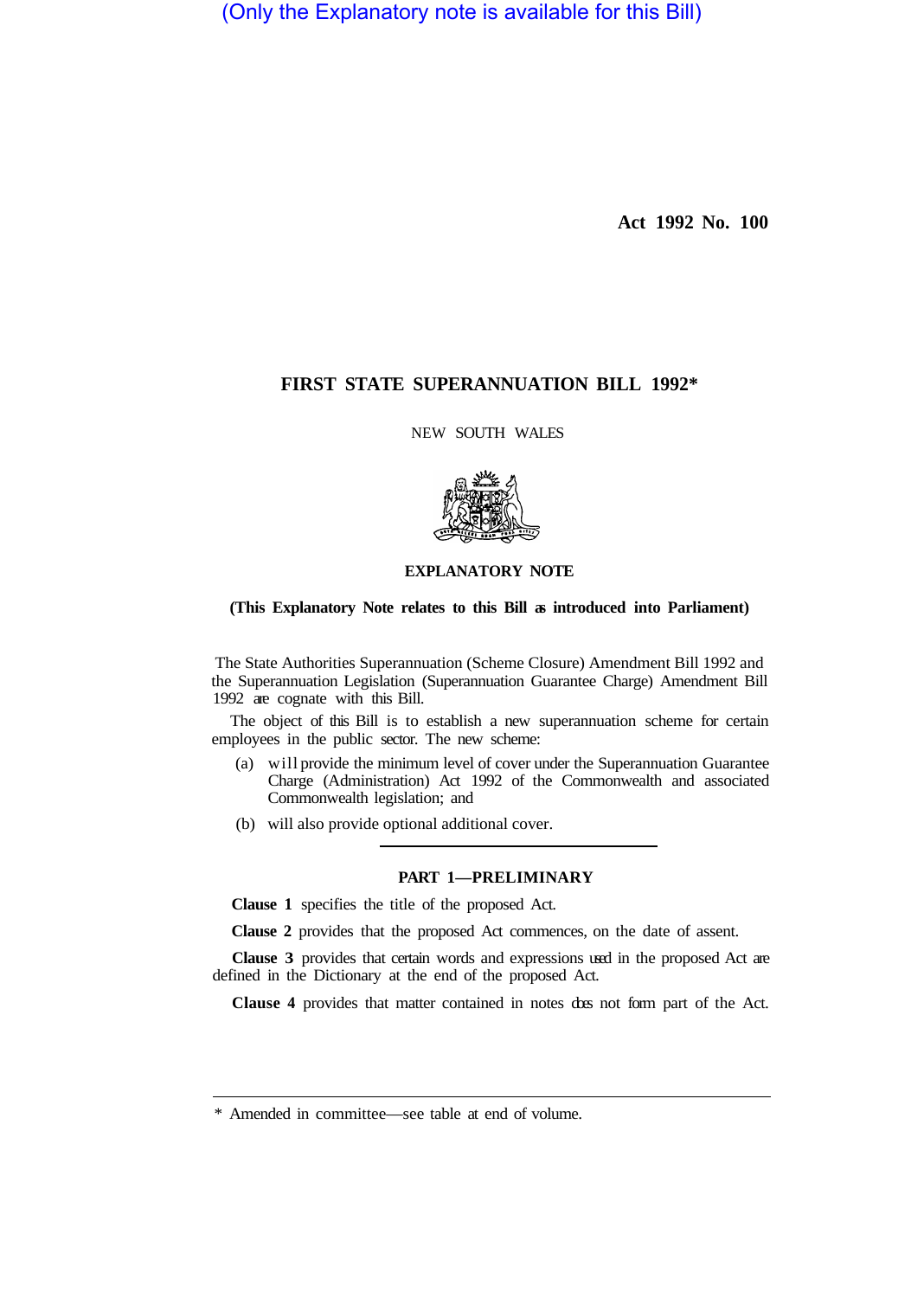### **PART 2—MEMBERS OF THE SCHEME**

**Clause 5** specifies the employees who are to be members of the First State Superannuation Fund ("the Fund"). Provision is also made for other employees covered by other pre-existing public sector superannuation schemes to elect to become members of the Scheme and to make voluntary employee contributions to the Fund

**Clause 6** specifies the employers to whom the proposed Act applies. These include the Crown, the government  $\alpha$  a Minister of the Crown and the authorities listed in Schedule 1 to the proposed Act.

**Clause 7** allows the Governor by order published in the Gazetteto amend Schedule 1 to the proposed Act (the schedule of employers).

**Clause 8** gives effect to Schedule 2 to the proposed Act which sets out the persons who are not automatically members of the Fund. These are employees who are members of other superannuation schemes in respect of the same contract of employment and certain officials. The clause also allows the Governor by order published in the Gazette to amend Schedule 2.

**Clause 9** provides that the Act does not apply to employees aged 65 or over unless they were, immediately before the commencement of the Act, employees under the State Authorities Non-contributory Superannuation Act 1987.

**Clause 10** enables an employer to notify the Board if the employer pays contributions in respect of the employee under the Superannuation Guarantee (Administration) Act 1992 of the Commonwealth. The employee is required to give written notice to the State Authorities Superannuation Board ("the Board") of the arrangement and also to advise the Board if the arrangement ceases. An employee is not a member while such an arrangement is in force.

**Clause 11** requires the Board to provide members of the First State Superannuation Scheme ("the Scheme") with information with respect to the Scheme as required by Commonwealth standards relating to occupational superannuation.

### **PART 3—CONTRIBUTIONS TO THE SCHEME**

## **Division 1—Contributions by employers**

**Clause 12** makes employers liable to pay compulsory contributions which are payable to the Board by the employer in respect of members employed by the employer (other than members who are members only for the purpose of making optional contributions). The levels of contributions are based on a certain percentage of the salary or wages of a member €or the relevant financial year, as specified in the Table to the proposed section.

**Clause 13** provides for the payment of the compulsory premium for the basic death or invalidity benefit in respect of a member out of compulsory contributions by the employer. This clause does not apply to members who are members only for the purpose of making optional contributions.

**Clause 14** empowers the Board to determine the amount of the basic death or invalidity premium in respect of a member.

**Clause 15** enables an employer to make optional contributions to the Fund in respect of a member.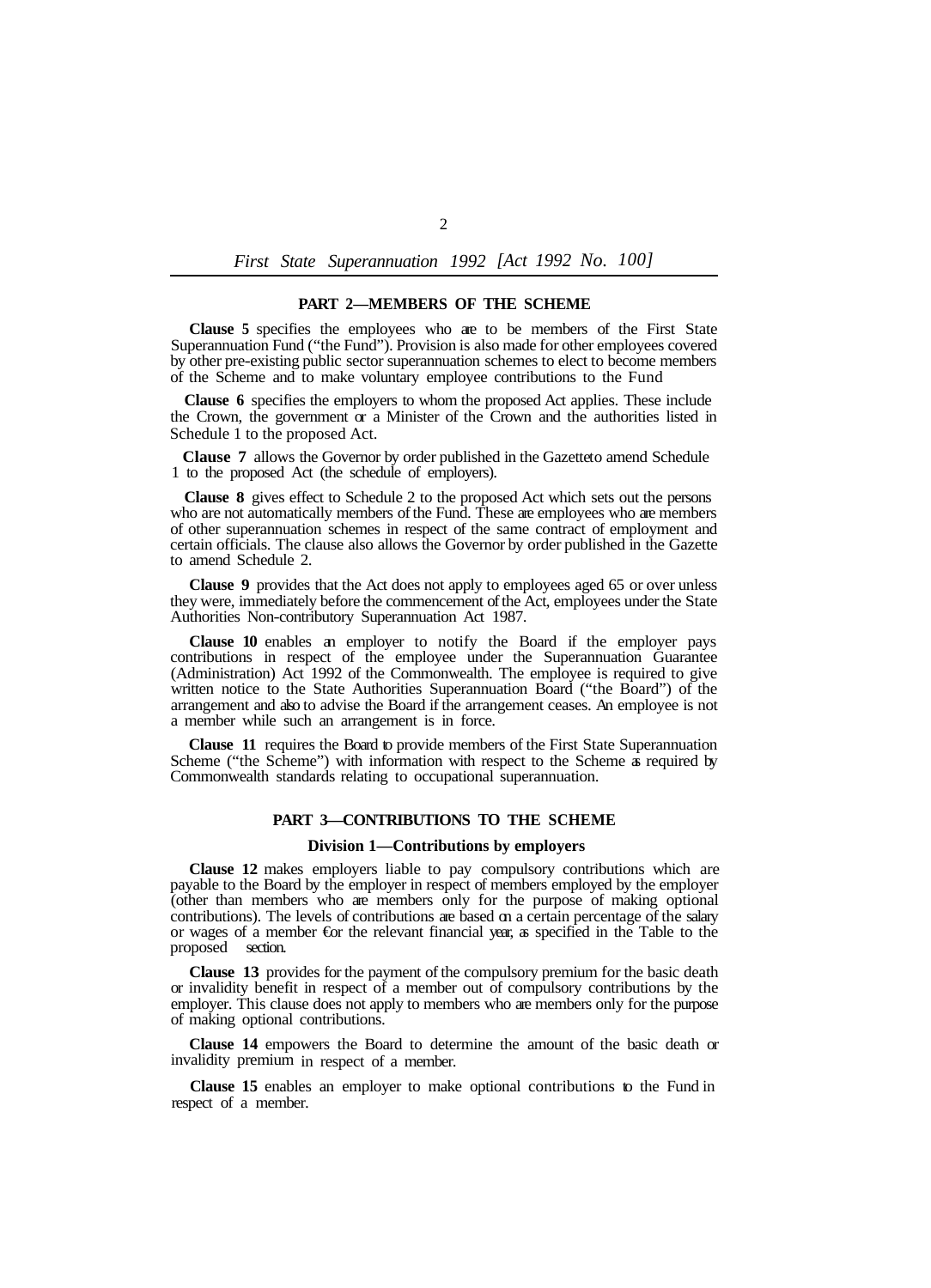**Clause 16** enables the Board to make rules as to the timing of and the manner of payment of contributions by employers.

### **Division 2—Contributions by employees**

**Clause 17** provides for an election by a member or an employee to contribute to the Fund.

**Clause 18** specifies when such an election takes effect.

**Clause 19** enables the Board to make rules as to the timing and the manner of payment of contributions by employees.

### **Division 3—Variation of contributions**

**Clause 20** enables a member to elect to vary the contributions required to be paid by the member or the optional contributions payable by the employer in respect of the member or both.

## **Division 4—Contributions for additional death or invalidity cover**

**Clause 21** entitles a member, whose employer makes compulsory employer contributions to the Fund, to apply to be covered for the additional death or invalidity benefit.

**Clause 22** makes provision with respect to applications to be covered for the additional death or invalidity benefit.

**Clause 23** enables the Board to require an applicant for the additional death or invalidity benefit to submit to a medical examination or examinations or to provide such other information as may be specified by the Board.

**Clause 24** allows the Board to approve, approve with variations or refuse an application for the additional death or invalidity benefit if the Board thinks fit, if the applicant fails the medical examination or the applicant fails to comply with any other requirements of the Board under this Division.

**Clause 25** establishes an approved member's liability to pay the additional death or invalidity premium determined by the Board. The Board is empowered to make rules as to the timing of the payment of such premiums.

**Clause 26** enables a member who is covered for the additional death or invalidity benefit to cease to provide for such cover if the member notifies the Board of his or her intention to cease to contribute for the cover. The clause also provides that a member is not entitled to a refund of any premiums paid for the cover.

**Clause 27** allows the Board to revoke its approval of an application to be covered for the additional death or invalidity benefit if the approval was obtained by deceit. In deciding whether to revoke an approval, the Board may require a member to undergo a medical examination or examinations or to provide such information as may be specified by the Board.

**Clause 28** provides that revocation of such an approval results in the cessation of the member's cover for the additional death or invalidity benefit and of the member's liability to pay the premium for that cover. The clause also provides that a member is not entitled to a refund of any premiums paid for the cover.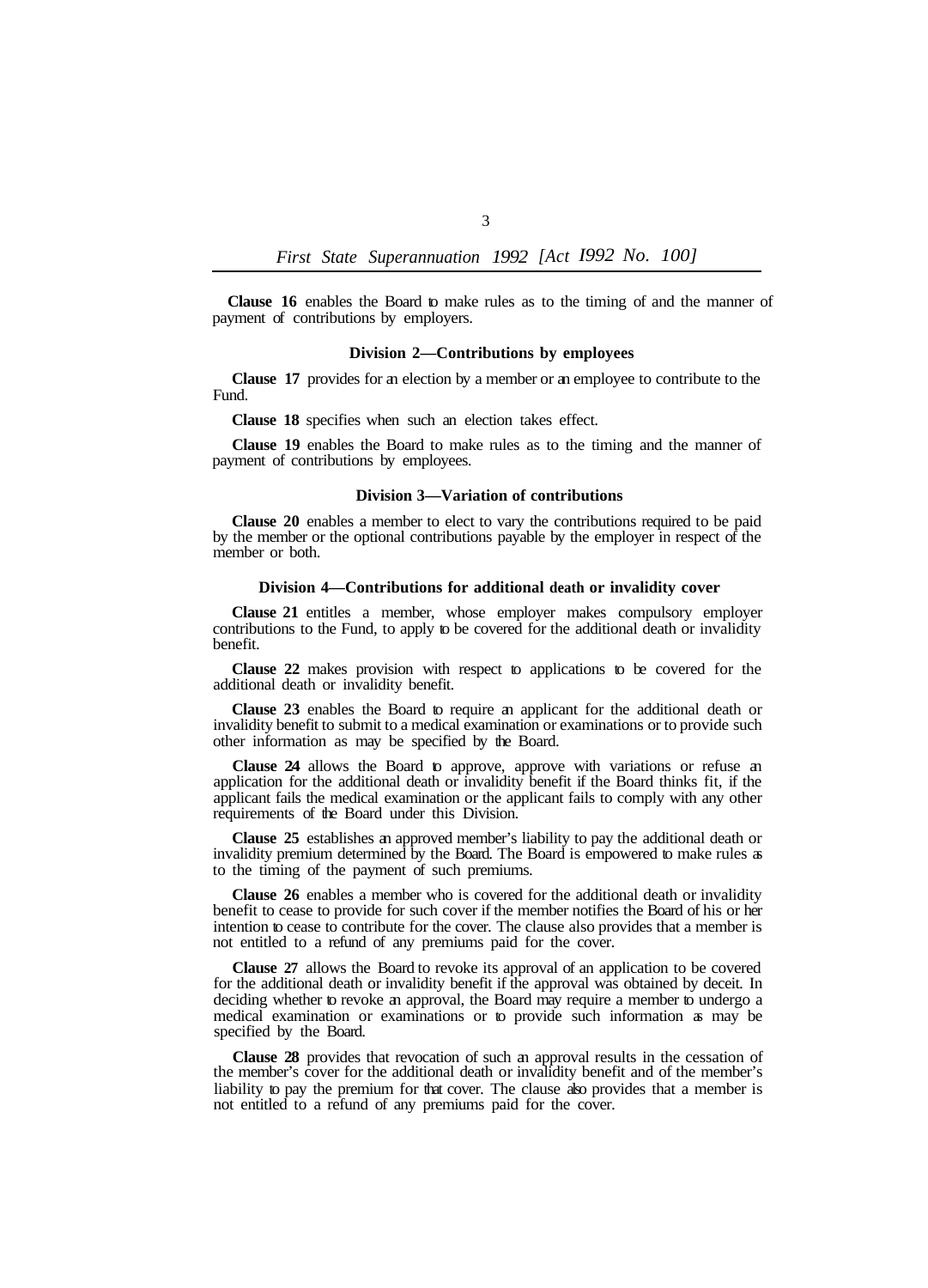**Clause 29** empowers the Board to make rules as to certain matters concerning applications for the additional death or invalidity cover.

### **PART 4—BENEFITS**

#### **Division 1—Amount of benefit**

**Clause 30** specifies that the benefit payable to a member is the balance at credit in the member's account at the time of payment of the benefit. (The balance may be reduced as a result of action taken by the Board under clause 33).

**Clause 31** specifies the method for calculating the basic death or invalidity benefit payable to a member.

**Clause 32** provides that the additional death or invalidity benefit payable to a member is the amount nominated by the member and approved in approving the application for cover.

**Clause 33** empowers the Board to reduce any benefit payable to a member under the proposed Act where the Board would otherwise be liable to a penalty under a Commonwealth taxation law because the benefit, or total benefits, received by the member (under this or any other scheme) would exceed a level specified by Commonwealth standards relating to occupational superannuation.

the proposed Act. **Clause 34** allows the Board to pay interest, at its discretion, on benefits paid under

### **Division 2—Payment of benefits**

**Clause 35** specifies the circumstances in which a benefit is immediately payable to a member.

**Clause 36** specifies the circumstances in which the basic or the additional death or invalidity benefit is payable.

**Clause 37** sets out the matters about which the Board must be satisfied before a benefit is to be paid to a member on cessation of employment on the ground of permanent incapacity or permanent invalidity.

**Clause 38** makes provision for the preservation of a benefit not otherwise payable under the proposed Act.

**Clause 39** specifies the circumstances in which a preserved benefit is payable.

## **Division 3—Other provisions relating to benefits**

**Clause 40** empowers the Board to make rules with respect to other provisions relating to benefits payable under the proposed Act including, for example, the circumstances in which employees other than full-time employees are taken to have ceased to be employed for the purposes of the proposed Act.

**Clause 41** enables a member or former member to require the Board to use the benefit or part of a benefit which has become payable to or in respect of that member or former member for the purchase of an annuity or other form of pension.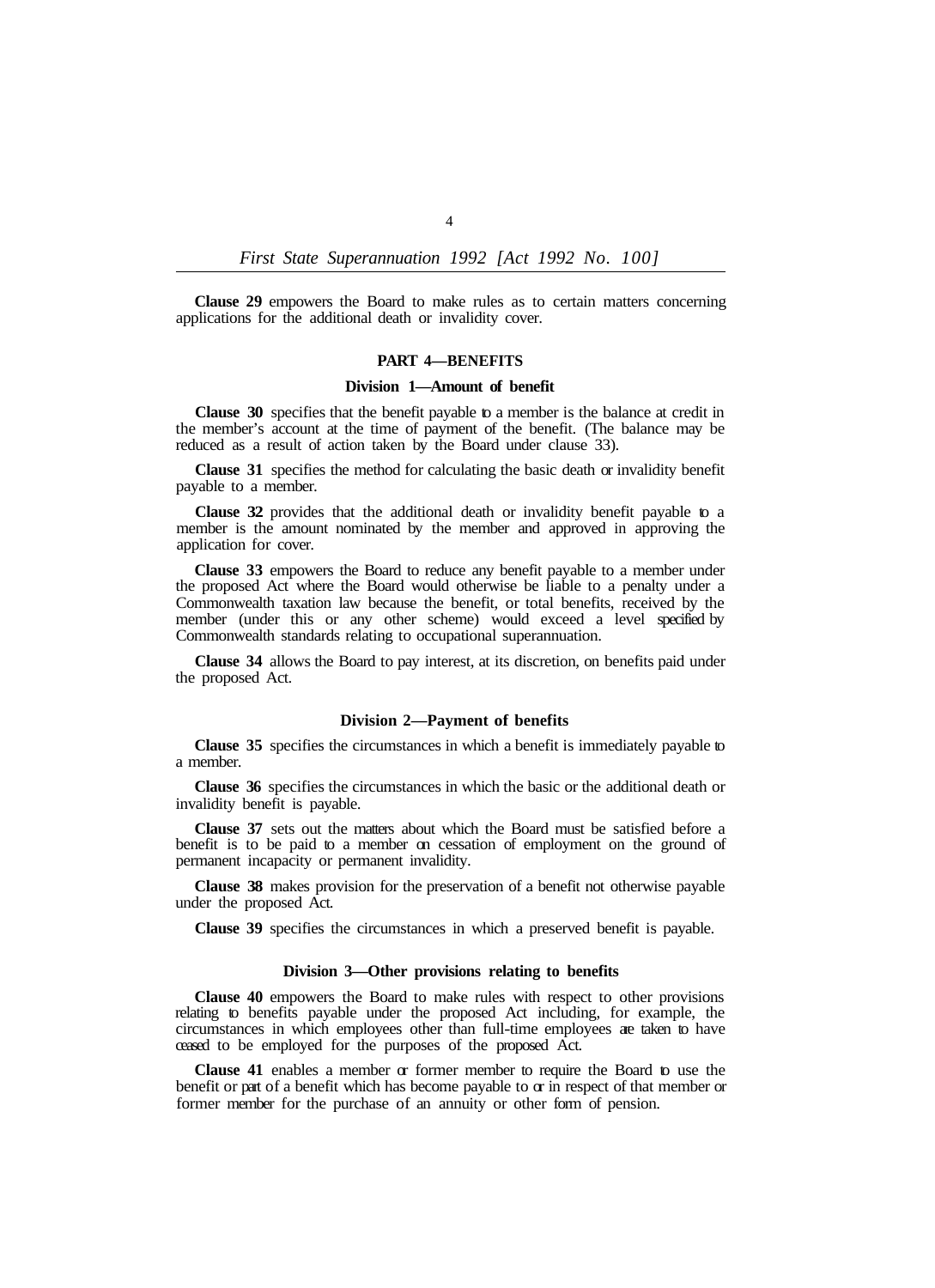**Clause 42** specifies the circumstances in which the Board may pay a benefit otherwise than in the form of a lump sum.

**Clause 43** provides for the payment of a benefit in respect of a member who has died.

**Clause 44** provides for payment, in the event of the death of a member or former member, of a benefit without a grant of probate or letters of administration or in anticipation of a claim under the Family Provision Act 1982.

**Clause 45** provides for the payment of a benefit where the beneficiary is incapable of administering his or her own affairs.

**Clause 46** renders void any purported assignment of, or charge over, a benefit payable under the proposed Act, but ,enables payments to be made by the Board in accordance with a request made by a beneficiary.

**Clause 47** enables an employee to elect (on becoming a member or at any later time) to transfer a benefit received or any money held to the credit of the employee under another complying superannuation scheme or approved deposit fund into the employee's account or proposed account in the Fund. Provision is also made for the making of such an election.

## **PART 5—THE FIRST STATE SUPERANNUATION FUND**

**Clause 48** requires the Board to establish and maintain the First State Superannuation Fund.

**Clause 49** sets out the amounts that are to be paid to the Fund.

**Clause 50** sets out the amounts that are to be paid from the Fund

**Clause 51** requires the Board to establish and maintain an account within the Fund for each member.

**Clause 52** sets out the amounts that are to be credited to a member's account.

**Clause 53** sets out the amounts that are to be debited to a member's account.

**Clause 54** requires the Board to establish and maintain a Death or Invalidity Management Reserve and sets out the amounts that are to be paid to and from the Reserve.

**Clause 55** empowers the Board generally to establish and maintain accounts and reserves and also empowers it to create particular investment funds comprising particular members' accounts.

**Clause 56** provides for the adjustment of accounts and reserves by the Board and permits the Board to fix different rates for members' accounts in different investment funds.

**Clause 57** is a general enabling provision for credits or debits to funds, accounts  $\alpha$ reserves established by or under the proposed Act.

**Clause 58** requires the Board to establish and maintain a First State Superannuation Management Account.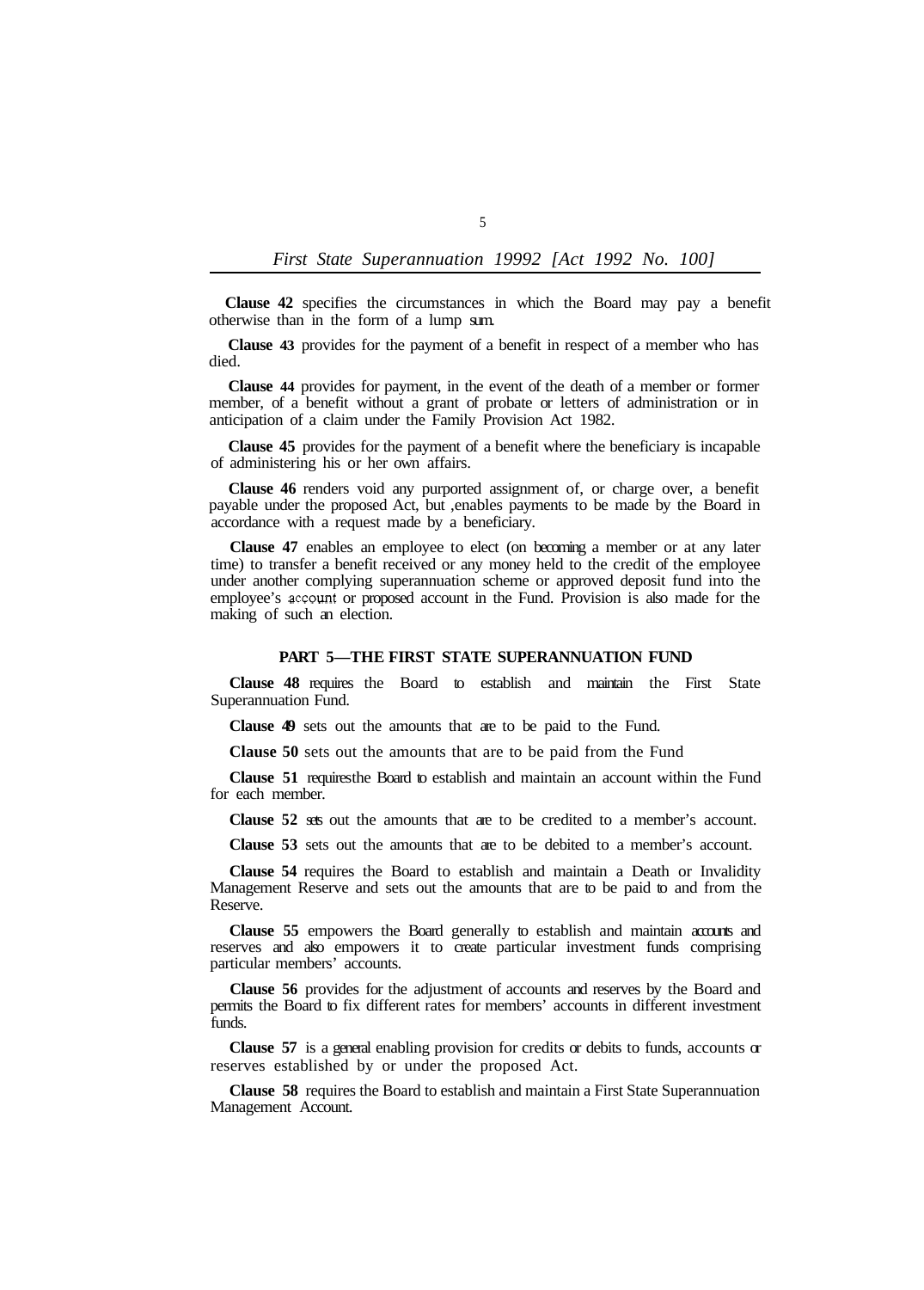**Clause 59** sets out the costs that are required to be charged against that Account and the way in which those costs are to be paid

**Clause 60** sets out how other management costs incurred by the Board may be paid.

**Clause 61** requires the Board to deduct amounts equivalent to its income tax liabilities from members' accounts.

## **PART 6—MISCELLANEOUS**

**Clause 62** provides that when an employer is removed from Schedule 1 the employees are taken to have ceased to be employed by an employer, The proposed section makes provision for a preserved benefit in that event.

**Clause 63** requires employers to submit information relating to employees if required to do so by the Board.

**Clause 64** requires employees or claimants to provide the Board with specified information or evidence or to undergo a medical examination or examinations if required to do so by the Board.

**Clause 65** sets out the circumstances in which the Board may require employees or claimants to provide specified information or evidence or to undergo a medical examination or examinations.

**Clause 66** sets out the consequences for employees or claimants if there is a failure to comply with a requirement of the Board to provide information.

**Clause 67** provides generally for the making of applications, elections, requests or notifications under the proposed Act.

**Clause 68** provides time limitations on making elections and applications.

**Clause 69** gives the Board a discretion to accept elections or applications made out of time.

**Clause 70** provides generally for the taking of effect of elections and applications.

**Clause 71** provides generally for the amendment or revocation of elections or applications.

**Clause 72** sets out the powers of the Board to recover money owing to the Fund, including a power to require deductions to be made from a member's salary.

**Clause 73** sets out the circumstances in which the Board may consent to the exercise by a person of a right or the enjoyment of a privilege under the proposed Act which the person has ceased to be entitled to exercise or enjoy.

**Clause 74** sets out the general rule making power of the Board.

**Clause 75** sets out the regulation making power.

**Clause 76** is a formal provision giving effect to Schedule 3 which contains savings, transitional and other provisions.

**Clause 77** is a formal provision giving effect to Schedule 4 which contains amendments to the Superannuation Administration Act 1991 consequential on the enactment of the proposed Act and for other purposes.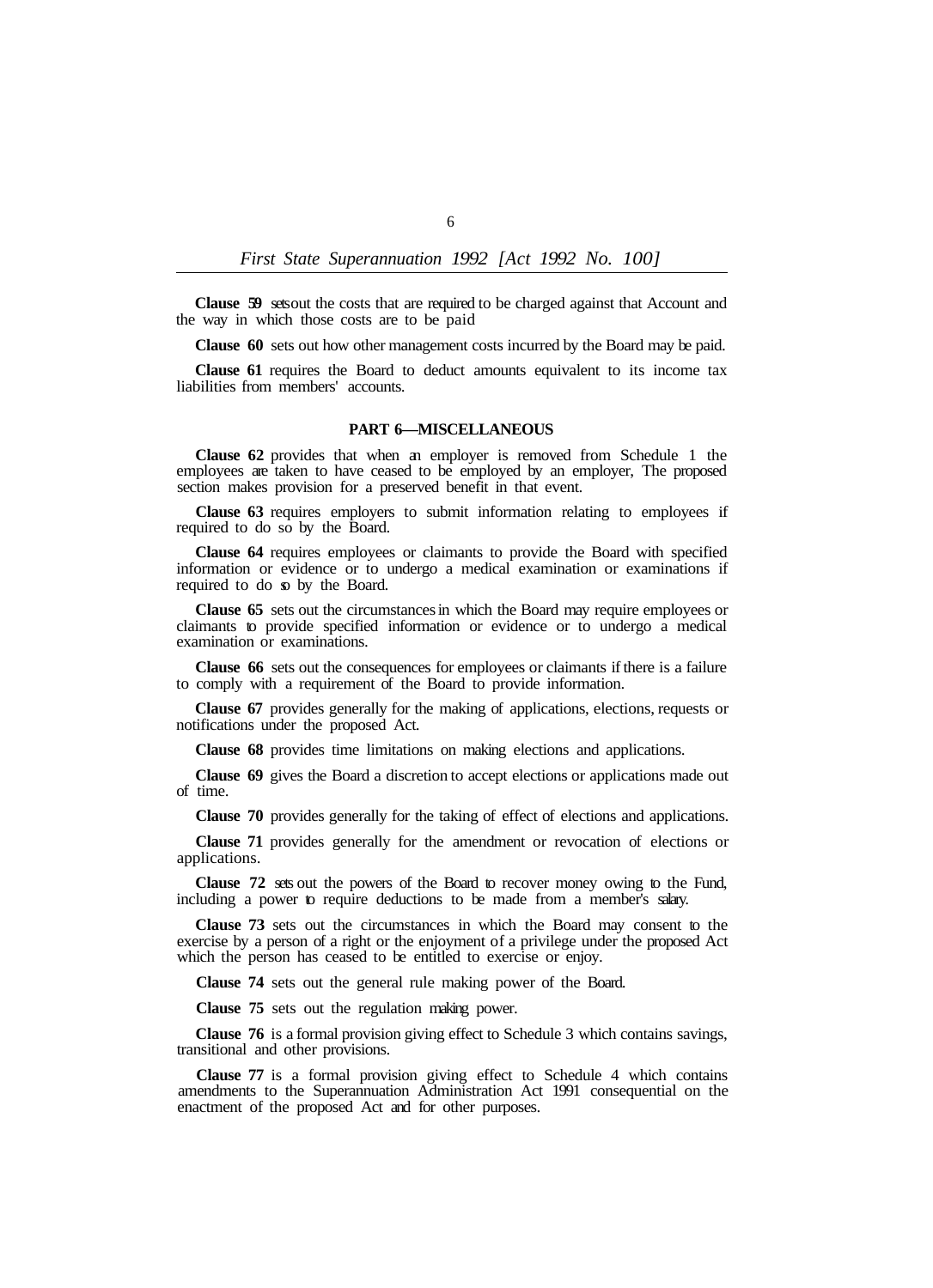**Clause 78** requires the Minister to review the Act after 5 years from the date of assent to the Act to determine whether the policy objectives of the Act remain valid and whether the terms of the Act remain appropriate for securing those objectives.

## **SCHEDULE 1—EMPLOYERS**

This Schedule specifies the authorities which are employers for the purposes of the proposed Act.

### **SCHEDULE 2—EMPLOYEES WHO ARE NOT MEMBERS OF THE FUND**

This Schedule specifies persons who are not automatically members of the Fund.

### **SCHEDULE 3—SAVINGS, TRANSITIONAL AND OTHER PROVISIONS**

**Clause 1** contains a power to make regulations containing provisions of a savings or transitional nature consequent on the enactment of the proposed Act.

**Clause 2** makes a transitional provision with respect to the calculation of benefits payable under the proposed Act to members who are covered for certain benefits under the public sector non-contributory superannuation scheme (established by the State Authorities Non-contributory Superannuation Act 1987).

## **SCHEDULE 4—AMENDMENT OF SUPERANNUATION ADMINISTRATION ACT 1991**

This Schedule makes amendments to the Superannuation Administration Act 1991, some of which are consequential on the enactment of the proposed Act.

**Schedule 1 (1)** includes the proposed Act in the definition of "associated Acts".

**Schedule 1 (2)** makes a consequential amendment.

**Schedule 1 (3)** inserts new section 10A in the Superannuation Administration Act 1991. New section 10A sets out the timetable according to which the Board is to seek and consider tenders for the carrying out of the Board's functions with respect to the administration of the First State Superannuation Scheme and the investment and management of the First State Superannuation Fund and enables the Minister to extend that timetable.

**Schedule 1 (4)** empowers the Board to employ staff under the Public Sector Management Act 1988 to provide certain services to the Board

**Schedule 1 (5)** allows the Board to delegate certain of its functions relating to the administration of certain superannuation schemes to persons with whom the Board has entered into contracts or arrangements.

**Schedule 1 (6)** allows the Board to recover administration costs in respect of preserved benefits under the proposed Act.

Schedule 1 (7) amends the definition of "business undertaking" in existing section 30 of the Superannuation Administration Act 1991 by excluding from the definition contracts or arrangements entered into by the Superannuation Investment and Management Corporation under new section 10A of the Superannuation Administration Act 1991.